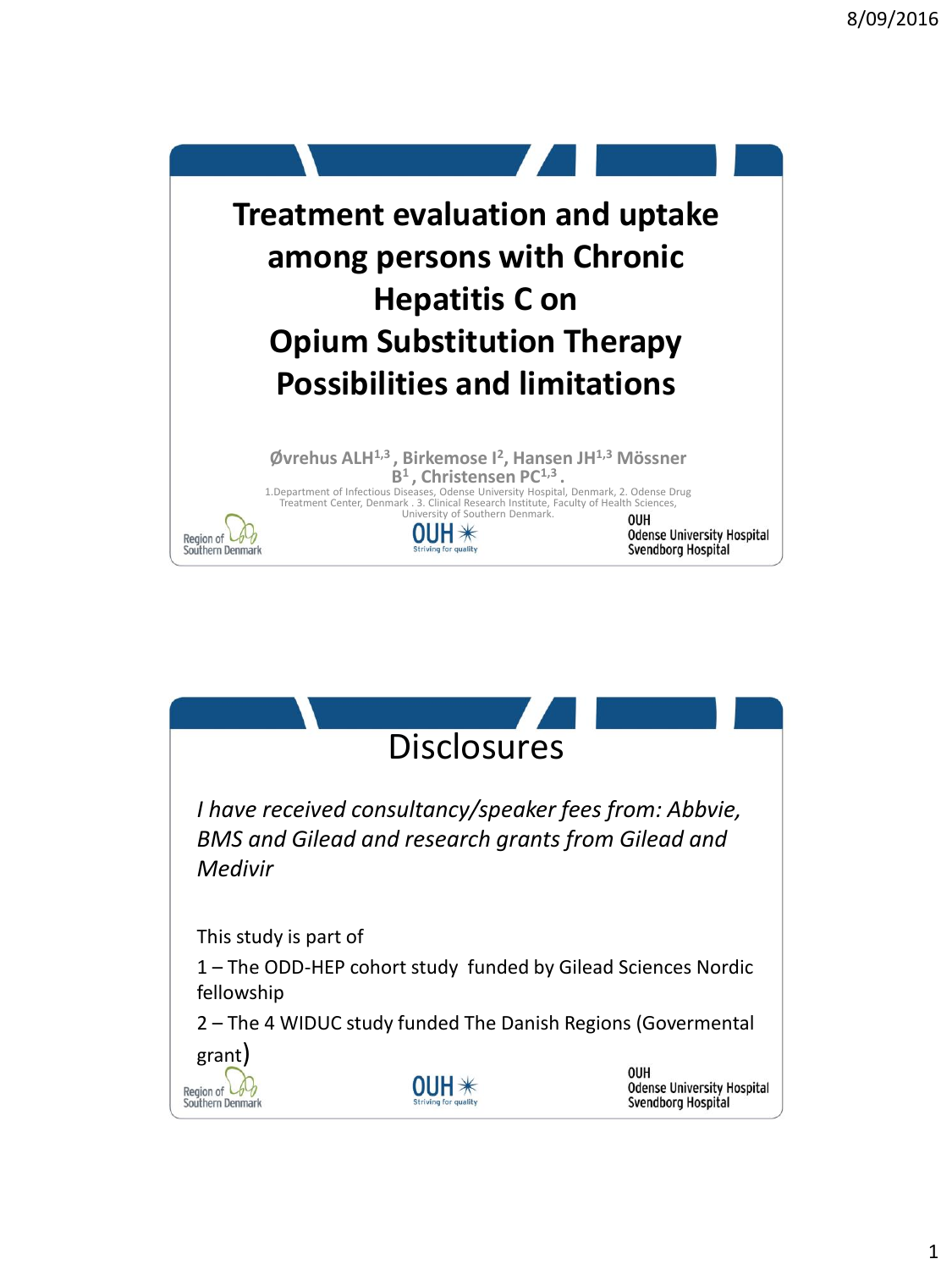

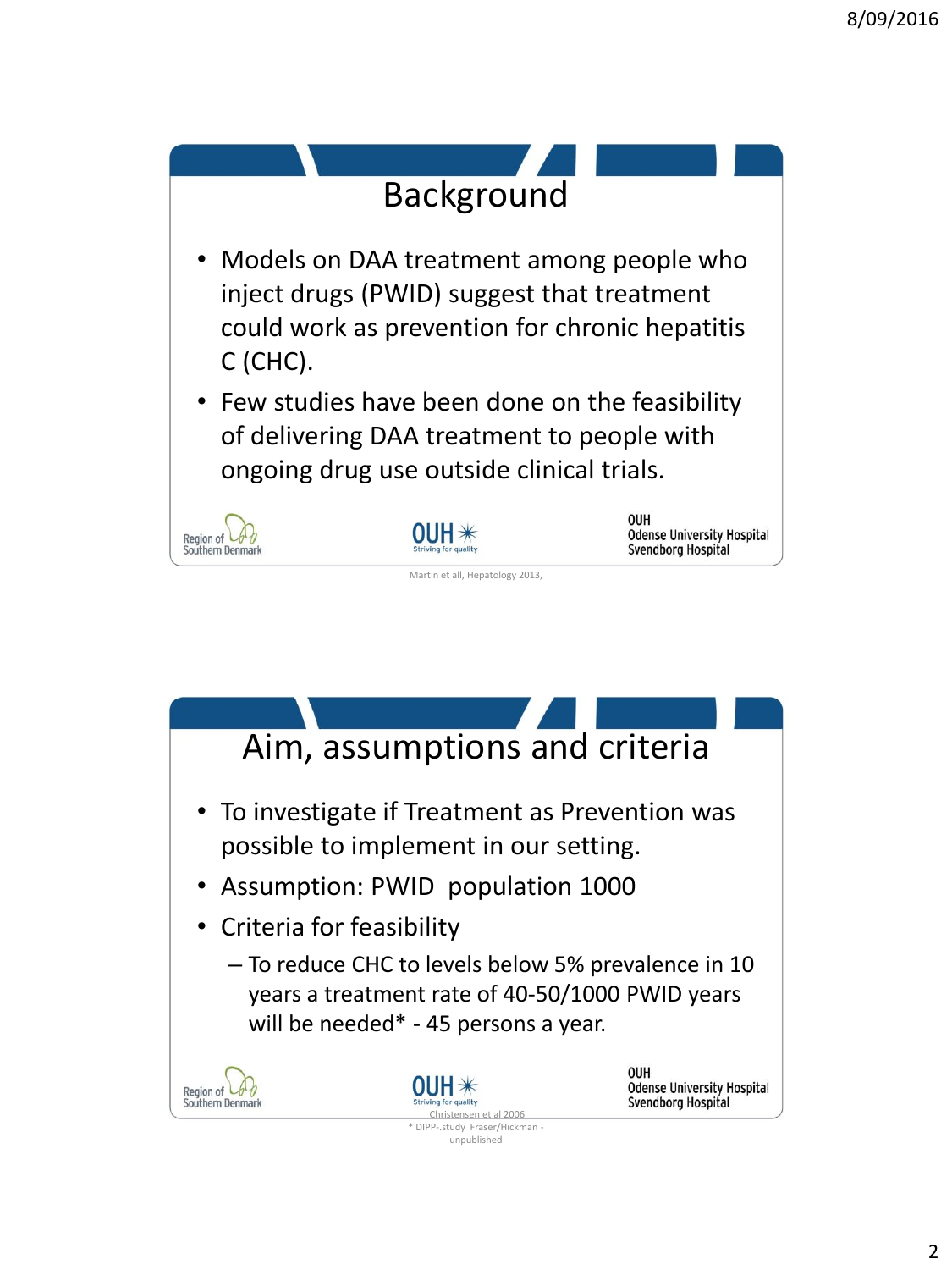| Setting                                                                        |                                                        |                                                                       |
|--------------------------------------------------------------------------------|--------------------------------------------------------|-----------------------------------------------------------------------|
| • Single drug treatment<br>center in Odense                                    |                                                        | <b>CHC</b> population                                                 |
| Denmark                                                                        | <b>HCV RNA positive</b>                                | 153 (34,5)                                                            |
| • Hepatitis outreach clinic<br>offering blood test,<br>fibroscan and treatment | Median age                                             | 43 (26-66)                                                            |
|                                                                                | Gender                                                 | 75% male                                                              |
|                                                                                | Genotype 1/2/3                                         | 39%/9%/52%                                                            |
| on premises                                                                    | $LSM > 12$ kpa                                         | 23 (15%)                                                              |
| • 450 users on OST<br>94% of users tested for<br>hepatitis C                   | Median time since<br>First positive test<br>(anti HCV) | 13 years (0-26)                                                       |
| Baseline prevalence of<br>CHC of 34.5%*                                        | New entry into<br>hepatitis care                       | 15 persons a year                                                     |
| Region of<br>Southern Denmark<br>Striving for qualit                           |                                                        | <b>OUH</b><br><b>Odense University Hospital</b><br>Svendborg Hospital |

\* Øvrehus INHSU 2015

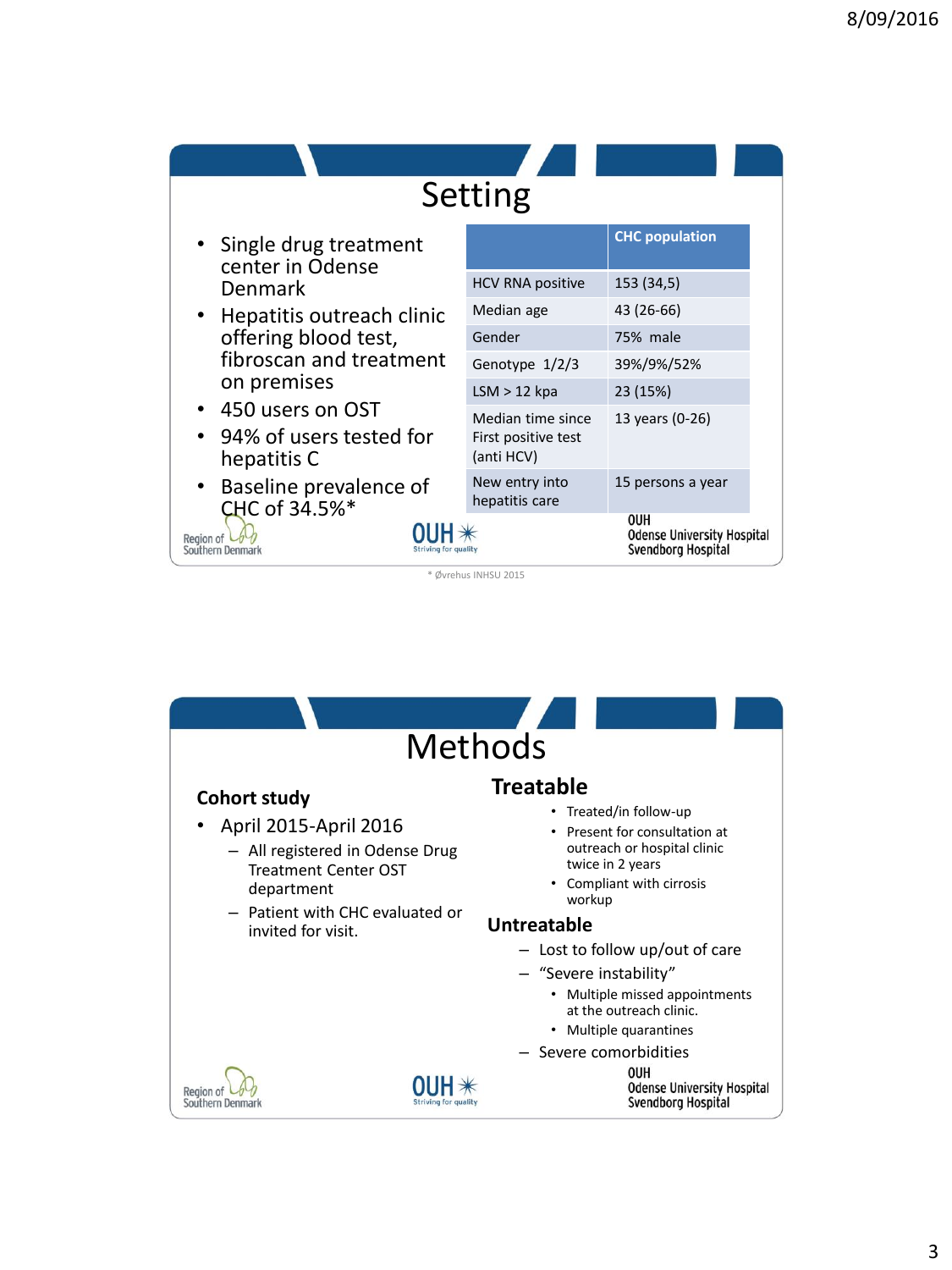